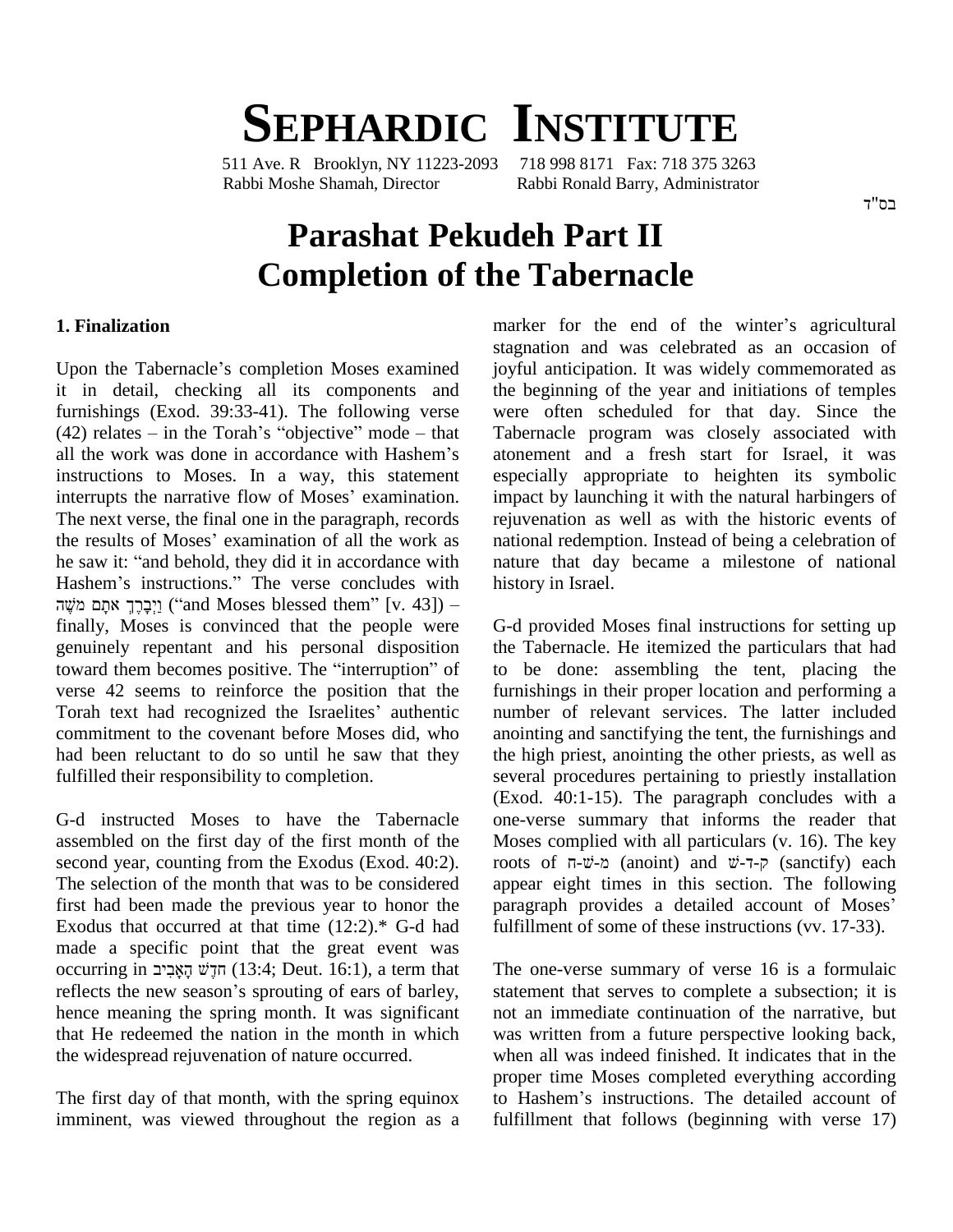continues the narrative of verse 15, with Moses doing all that had to be done. After all, he alone had been shown the larger picture of all the particulars. This included performing all the priestly services since installation of the priests had not yet taken place. devo<br>sacri<br>Viewing the total picture of the Torah's formulation the c

of the Tabernacle project at its conclusion, Robert Viewing the total picture of the Torah's formulation<br>of the Tabernacle project at its conclusion, Robert of t<br>Alter comments: "Throughout the Tabernacle mat passages, both in the directions and in the implementation, language has an incantatory or quasi-musical function in addition to the instructional aim, evoking in gorgeous syllables the sheer splendor and artisanal perfection of the sanctuary. This concluding catalogue is rather like the recapitulation of themes at the end of the last movement of a classical symphony, pulling all the previously stated elements together as the piece moves toward classical symphony, pulling all the previously stated<br>elements together as the piece moves toward<br>satisfying closure" (The Five Books of Moses, Translation with Commentary, p. 530).

### **2. On the Attachment to Leviticus**

Tabernacle (vv. 17-33) omits mention of his anointing the sanctuary and its furnishings as well as stating that "וַיִּקְרָא אֵל מֹשֶׁה וַיִּדְבָּר ה' אֱלֵיו "He called to his attending to the procedures associated with Moses, Hashem spoke to him") is explained by Ibn priestly installation. This is despite the fact that Hashem had mentioned those procedures to him in the preceding list of details that had to be attended to. The explanation appears to be that those rituals are to Hash the preceding list of details that had to be attended to. first the explanation appears to be that those rituals are to Hash-<br>be narrated in Leviticus 8–9. As the compendium that the b governs most aspects of priesthood and sanctuary, the book of Leviticus is the more appropriate location for reporting on priestly initiation into sanctuary service. new<br>Thus, the narrative account at the end of the book of<br>Exodus anticipates the Torah's next major division This Thus, the narrative account at the end of the book of and defers to it the discussion of a subject that more Exodus anticipates the Torah's next major division<br>and defers to it the discussion of a subject that more<br>naturally "belongs" to it. This reflects an organizing principle governing the books of Exodus and second year – to be the day that the seven days of Leviticus.

Why does Leviticus not commence with the very next tasks on the agenda as per the above itemization: the anointment of the Tabernacle and its furnishings and installation of the priests? The answer appears to be that it was also necessary to perform various sacrifices for priestly installation as had been officially assembled. According to them, Leviticus' prescribed in a general way in Exodus 29. Sacrifices

entailed many details that G-d had to first teach Moses and which were organized as a somewhat independent section at the beginning of Leviticus. Moses and which were organized as a somewhat<br>independent section at the beginning of Leviticus.<br>Accordingly, Leviticus  $1-7$  – chapters mostly devoted to regulations governing and associated with<br>sacrifices – is interposed between the description of Accordingly, Leviticus  $1-7$  – chapters mostly<br>devoted to regulations governing and associated with<br>sacrifices – is interposed between the description of the construction of the Tabernacle and the installation of the priests. Although these chapters contain some material not directly relevant to priestly installation, once the section was being composed it was done with its own imperatives and thus with the inclusion of some subject matter extraneous to the immediate purpose at hand.

2. On the Attachment to Leviticus<br>
regarding him to enter – and began instructing him<br>
regarding sacrifices. Thus, Leviticus straight<br>
regarding sacrifices. Thus, Leviticus straight<br>
regarding sacrifices. Thus, Leviticus s In the concluding passage of Exodus the Torah states In the concluding passage of Exodus the Torah states<br>that the cloud covered the Tent of Meeting, Hashem's glory filled the Tabernacle and Moses was not able to enter the Tent of Meeting (Exod. 40:34-35). These verses appear to be directly linked to the first verse of Leviticus. There it states that Hashem called to verses appear to be directly linked to the first verse of<br>Leviticus. There it states that Hashem called to<br>Moses from the Tent of Meeting – presumably Leviticus. There it states that Hashem called to<br>Moses from the Tent of Meeting – presumably<br>inviting him to enter – and began instructing him regarding sacrifices. Thus, Leviticus straightaway continues the narrative account from the end of regarding sacrifices. Thus, Leviticus straightaway<br>continues the narrative account from the end of<br>Exodus. The rare formula in Leviticus' first verse continues the narrative account from the end of<br>Exodus. The rare formula in Leviticus' first verse<br>stating that יַיִּקְרָא אֶל מֹשֶׁה וַיְדַבֵּר ה' אֵלְיו Exodus. The rare formula in Leviticus' first verse<br>stating that יִיקְרָא אֶל מֹשֶׁה וַיְדַבֵּר ה' אֵלָיו ("He called to<br>Moses, Hashem spoke to him") is explained by Ibn Ezra as pointing to the special summoning required to enable Moses to enter the Tent of Meeting for the first time. (It should be noted that twice previously Hashem used a *vayiqra* summons to Moses, first at the burning bush when speaking to him for the first time (Exod. 3:4) and then at Mount Sinai (19:3). Some have seen its use as indicating the start of a new phase of prophecy.)

> This chronology follows Rabbi Akiba, who considered the day that the Tabernacle was to be This chronology follows Rabbi Akiba, who<br>considered the day that the Tabernacle was to be<br>assembled – the first day of the first month of the considered the day that the Tabernacle was to be assembled  $-$  the first day of the first month of the second year  $-$  to be the day that the seven days of priestly installation began. The actual dedication of the Tabernacle was on the eighth day of that month (Lev. 9:1).

Other sages interpreted the eighth day, the day of Tabernacle dedication, to be the first day of the first<br>month, the day on which the Tabernacle was to be<br>officially assembled. According to them, Leviticus' month, the day on which the Tabernacle was to be first words were not transmitted on that day; rather,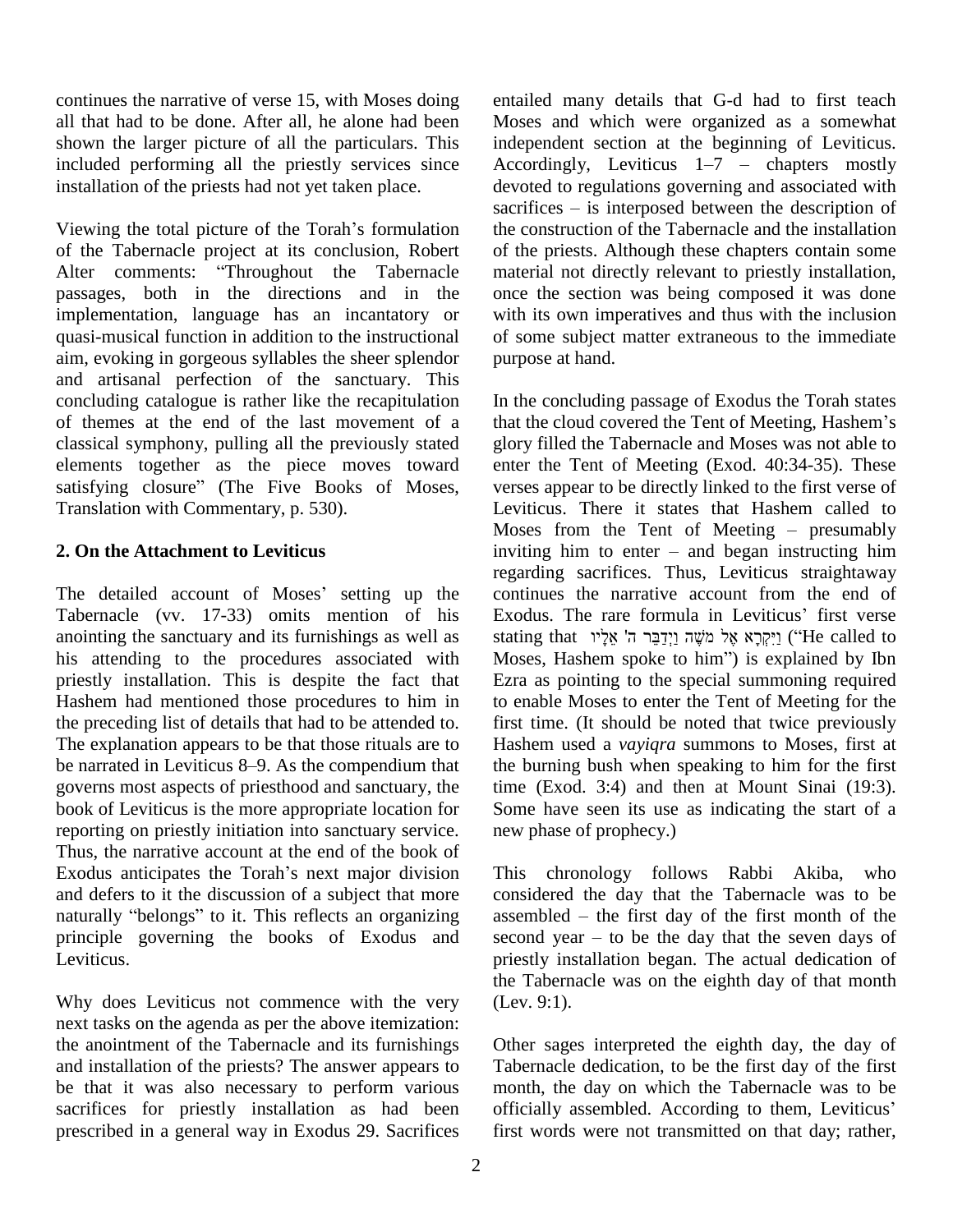they refer to the beginning of the seven days of priestly installation (the twenty-third day of the previous month, Adar) that preceded the first day of the first month of the second year. They assume that there had been preliminary assembly (and disassembly) of the Tabernacle beginning seven days prior to the official setting-up day so that the priests could be initiated and ready for the dedication day. **3. Mount SinaiñTabernacle Linkage**

The concluding passage of Exodus begins with the also found at the dedication of Solomon's Temple (1) following details: The cloud covered the Tent of Meeting, the divine glory filled the Tabernacle, and Moses was unable to enter the cloud-covered area<br>(Exod. 40:34-35). The final verse states that 4. For<br>Hashem's cloud was on the Tabernacle by day and (Exod. 40:34-35). The final verse states that (Exod. 40:34-35). The final verse states that 4<br>Hashem's cloud was on the Tabernacle by day and<br>fire by night, manifest "to the eyes of Israel in all Hashem's cloud was on the Tabernacle by day and<br>fire by night, manifest "to the eyes of Israel in all<br>their travels" (v. 38). In the first verse of Leviticus, Hashem summons Moses. All this is strikingly their travels" (v. 38). In the first verse of Leviticus,<br>Hashem summons Moses. All this is strikingly<br>parallel to the Torah's description pertaining to Mount Sinai when Hashem called Moses to ascend the mountain to receive the tablets (Exod. 24:15-18). That context has the cloud covering the mountain, G the mountain to receive the tablets (Exod. 24:15-18). cloud<br>That context has the cloud covering the mountain, G-<br>d's glory dwelling on the mountain, and His glory appli That context has the cloud covering the mountain, G-<br>d's glory dwelling on the mountain, and His glory app<br>being manifest "to the eyes" of Israel. Moses was wh waiting, unable to proceed, until Hashem called to him.

To more fully appreciate these correspondences and recognize that the two passages are intended to be taken in association with each other, we will cite the time recognize that the two passages are intended to be<br>taken in association with each other, we will cite the ti:<br>Hebrew phrases: יַיְכָּס הֶעֲנָן אֶת אהֶל מוֹעֵד (40:34a) w taken in association with each other, we will cite the<br>Hebrew phrases: וַיְכַּס הֶעָּנָן אֶת אקל מוֹעֵד<br>parallels הָכְבוֹד ה' מְלֵא אֶת ) וַיְכַס הֶעָּנָן אֶת הָהָר ʯ˗ʕˇʍ ˙ʑʤʔ (40:34b) parallels ʩʔʰʩʱʑ ʸʤʔ ʬʲʔ ʤ ʣˣʡ˗ʍ ʯ˗ˇʍʑ˕ʔʥ (24:16a); ʬʠʒʸʕˈʍʑʩ ʺʩˎʒ ʬʫʕ ʩʒʰʩʲʒʬʍ (40:38) corresponds to המֹשֶׁכּן (40:34b) parallels וישָׁכּן הַמֹּשֵׁכּן ֹפְיִשְׁכּוֹ לְכוֹד ה' עַל הַר סִינַי (24:34b) parallels יִישְׁכָאַל (24:34b) זְ $\left( 40:38\right)$  corresponds to  $1$ ן) נִיִּקְרָא אֶל מֹשֶׁה...מֵאהֶל מוֹעֵד and יִנִיִּקְרָא אֶל מִשֶּׁה...מֵאהֶל מוֹעֵד (24:16a); לְעֵינֵי כָל בֵּית יִשְׂרָאֵל (40:38) corresponds to<br>וַיִּקְרָא אֶל מֹשֶׁה...מֵאהֶל מוֹעֵד and (24:17) and וַיִּקְרָא אֶל מֹשֶׁה...מֵאהָל מוֹעֵד<br>(Exod. 24:16). נַיִּקְרָא אֶל מֹשֶׂה...מִתּוֹךְ הֶעָנָן)

The Mount Sinai passage is immediately followed by Hashem's instructions to Moses to construct the Tabernacle (25:1). The Tabernacle was designed to parallel the experience at the mountain so as to the l<br>duplicate it in a portable sanctuary. Thus, upon the enorm<br>Tabernacle's completion, the Israelites understood infor duplicate it in a portable sanctuary. Thus, upon the duplicate it in a portable sanctuary. Thus, upon the enormal endemance's completion, the Israelites understood inforthat the sign of the divine presence – recalling succe Tabernacle's completion, the Israelites understood informing<br>that the sign of the divine presence – recalling successfu<br>revelation and the lawgiving – was transferred from Mount Sinai to the portable sanctuary. They were to revelation and the lawgiving – was transferred from<br>Mount Sinai to the portable sanctuary. They were to<br>merit to have G-d's glory manifest in their sanctuary

as was the case at the mountain at the time of establishment of the covenant. The prophecy that was now to emanate from the Tent of Meeting paralleled the prophecy at the mountain. The ongoing lawgiving in the Tabernacle is a continuation of the lawgiving at Mount Sinai, a subject we will return to in our Leviticus studies.

A cluster of expressions similar to the above  $-$  the cloud filling the sanctuary, the priests unable to A cluster of expressions similar to the above – the cloud filling the sanctuary, the priests unable to proceed and the divine glory filling the sanctuary – is cloud filling the sanctuary, the priests unable to<br>proceed and the divine glory filling the sanctuary  $-$  is<br>also found at the dedication of Solomon's Temple (1 Kings 8:10-11), creating linkage between it and the Tabernacle.

### **4. Follow-Up in the Book of Numbers**

The final three verses of the book of Exodus are in the nature of a coda. They continue speaking of the cloud but from the perspective of a future time, referring to a phenomenon that at that point could only have been anticipated. We are told that when the cloud lifted from upon the Tabernacle, and only then, the Israelites would proceed to travel. This practice applied to all their journeys, apparently to their whole, long trek through the wilderness. In the book of Numbers, at the point when the nation was on the threshold of leaving Mount Sinai in the second month of the second year, the theme of G-d's leading the threshold of leaving Mount Sinai in the second month nation on its travels via the cloud is more fully elaborated, again from the perspective of a future time (Num. 9:15-23). The Exodus verses are, as it were, a condensed version of that passage.

The cloud was the symbol of G-d's presence. Its leading the way for Israel is the most appropriate expression of a full reconciliation with G-d after the golden calf episode. It also is a most fitting close to the Tabernacle construction section as well as to the book of Exodus. Thus, in addition to the book of Exodus looking toward the book of Leviticus for narrative continuation, its final verses look toward the book of Numbers and its wanderings (with its enormous problems). It strikes an optimistic note informing us that ultimately the venture was successful.

The Tabernacle assembly described at the end of Exodus and the anointing of it and its furnishings on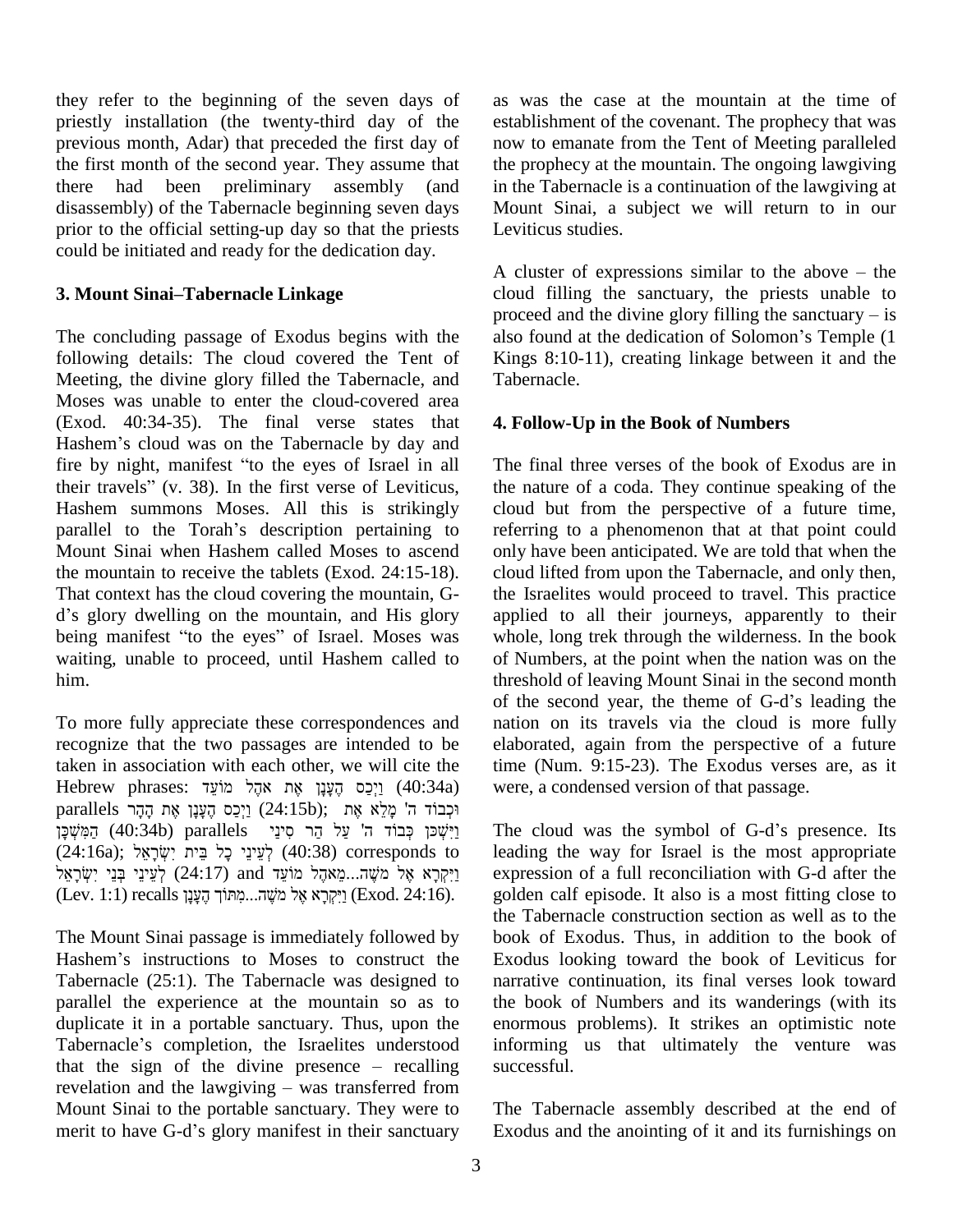the dedication day described in Leviticus 8 are joined together in Numbers 7:1 in the introductory verse to another dimension of that celebratory occasion. The latter section deals with the twelve days of altar 1–2. We will first cite the key phrases of the Exodus initiation ceremonies (procedures distinct from the sacrifices performed for the sanctuary dedication), in which the chieftains and their donations were sacrifices performed for the sanctuary dedication), in<br>which the chieftains and their donations were<br>prominent. It begins: "And it was on the day that Moses concluded setting up the Tabernacle, anointed prominent. It begins: "And it was on the day that<br>Moses concluded setting up the Tabernacle, anointed<br>it and sanctified it...and the altar with all its vessels. and anointed them and sanctified them, that the it and sanctified it...and the altar with all its vessels,<br>and anointed them and sanctified them, that the<br>chieftains of Israel stepped forth...and brought their and anointed them and sanctified them, that the chieftains of Israel stepped forth...and brought their offerings before Hashem" (Num. 7:1-3). That passage was not placed in Leviticus since the offerings before Hashem" (Num. 7:1-3). That<br>passage was not placed in Leviticus since the T<br>chieftains' role does not directly fit into the purityholiness program propounded in that book, especially since their participation in the altar initiation ceremonies was a complex matter, as we shall point out in our study on Numbers 7.

### **5. Further on the Tabernacle-Creation-Sabbath Association**

In our essay on the Sabbath passage of *Parashat Ki Tissa* (referencing Nehama Leibowitz citing Buber) we noted a number of remarkable correspondences that link the Tabernacle with creation, particularly with the Sabbath passage at the conclusion of the account of the six days of creation. In quoting several clauses from the last two chapters of the book of Exodus we did not point out the strategic location of those clauses, perhaps leaving the impression that they were attested unsystematically, scattered throughout the last sections of Exodus. The following is an enhancement of those comments.

Four stages of Tabernacle completion are recorded in Exodus's final two chapters, each comprising a distinct section (and each concluding with <sup>a</sup> *petuh<sup>a</sup>* break):

- 1. Completion of all the work (39:32)
- 2. Moses' review of everything (39:33-43)
- 3. G-d's instructions regarding assembly, anointment and priestly installation with the retrospective statement that Moses did everything according to instructions (40:1-16)
- 4. The final assembly, which actually consists of eight subsections (40:17-33).

The concluding verse of each of these four sections contains phraseology highly reminiscent of the concluding verses of the creation account in Genesis 1–2. We will first cite the key phrases of the Exodus concluding verses of the creation account in Genesis verses and then point out the correspondences.<br>Exod. 39:32: יַתְּכָל כָּל עֲבדַת מִשְׁכַּן אֹהֶל

|                                           | Fxod. 39:32: יַחֲכָל כָּל עֲבדַת מְשִׁכַּן אהֶל מוֹעֵד |
|-------------------------------------------|--------------------------------------------------------|
| Exod. 39:43:                              | וַיַּרִא מֹשֵׁה אֵת כָּל הַמְּלַאכָה                   |
| וְהָנֵּה עֲשׂוּ אתַהּ כַּאֲשֶׁר צְוַּה ה' |                                                        |
|                                           | וַיִּבָרֵךְ אתָם מֹשֶׁה                                |
| Exod. 40:16:                              | וַיַּעֲשׂ מֹשֶׁהכֵּן עֲשָׂה                            |
| Exod. 40:33:                              | וַיְכַל מֹשֶׁה אֶת הַמְּלָאכָה                         |
|                                           |                                                        |

The correspondences:

- The passive-active combination of the word  $\text{``concluded''}$  'הַכֵּל-וַיִּכַל' (39:32 and 40:33), The passive-active combination of the word<br>"concluded," ותֵּכֶל-וַיְכַל (39:32 and 40:33),<br>corresponds to the distinctive pair יֵיְכֵלּוּ-וַיְכַל "concluded," וְחֵבֶל-וַיְבַל (39:32 and 40:33),<br>corresponds to the distinctive pair יַיְכַלּוּ-וַיְבַל<br>אֶת הַמְּלָאכָה Genesis 2:1-2; Moses finished (ìthe workî) while G-d concluded ˣˢʫʍʠʬʔʮʍ Genesis 2:1-2; Moses finished אֶת הַמְּלָאכָה<br>("the work") while G-d concluded מְלֵאכְתּוֹ").<br>("His work").  $($ "the work") while G-d concluded מְלֵאכְתּוֹ
- ("His work").<br>וַיֵּרְא מֹשֶׁה אֶת כָּל הַמְּלָאכָה ("Moses saw all the given") recalls the seven attestations of ʭʩʷʑ˄ʠʎיַיַּרְא מֹשֶׁה אֶת כָּל הַמְּלָאכָה (''Moses saw all the work'') recalls the seven attestations of<br>
יַיִּרְא (''G-d saw'' the various items of His work in Genesis 1, especially the final one work in Genesis 1, especially work in Genesis 1, especially the final one work in Genesis 1, especially the<br>וַיַּרְא אֱלֹקִים אֶת כָּל אֲשֶׁר עָשֶׂה ("And G-<br>that He had made" [Gen. 1:31]). יֵיִאָ אֱלֹקִים אֶת כָּל אֲשֶׁר עָשֶׂה (''And G-d saw all that He had made'' [Gen. 1:31]).<br>יְהְנֵה עָשׂוּ אתָה כַּאֲשֶׁר צָנָה ה' (''Behold, they did it
- that He had made" [Gen. 1:31]).<br>'יְהִנֵּה עֲשׂוּ אתָהּ כַּאֲשֶׁר צִוָּה הִ'<br>gehold, they did it (הְנֵה as Hashem commanded'') corresponds to • הַנֵּה עֲשׂוּ אַתָּה כַּאֲשֶׁר צְוַּה ה' ("Behold, they did it ּוְהָנֵּה עָשׂוּ אתָהּ כַּאֲשֶׁר צִ ("Behold, they did it") (זהָנֵּה עָשׂוּ אתָהּ כַּאֲשֶׁר צִ<br>וְהָנֵּה corresponds to וְהִנֵּה ("And behold, it was very good" as Hashem commanded") corresponds to חֲבֶּה ("And behold, it was very good"<br>[Gen. 1:31]). ''Very good,'' transposed to a טוֹב מְאד ("And behold, it was very good" [Gen. 1:31]). "Very good," transposed to a human context, is "according to G-d's command." human context, is "according to G-d's<br>command."<br>יִיִבְּרֶךְ אתָם מֹשֶׁה (''Moses blessed them'')
- command."<br>נִיִבְּרֶדְ אתָם מֹשֶׁה (''Moses blessed them'')<br>corresponds to יֶיִבְרֶדְ אֱלֹקִים אֶת יוֹם הַשְּׁבִיעִי (''G-d • וַיִּבְרֶךְ אתָם מֹשֶׁה ("Moses blessed the corresponds to יוֹם הַשֶּׁבִיעִי) (<br>וְיָבָרֶךְ אֱלֹקִים אֶת יוֹם הַשֶּׁבִיעִי) ("blessed the seventh day" [Gen. 2:3]). corresponds to יִיבְרָךְ אֱלֹקִים אֶת יוֹם הַשְּׁבִיעִי) ('G-d blessed the seventh day'' [Gen. 2:3]).<br>
(יַעֲשׂ מֹשֶׁה...כַּן עֲשֶׂה ('Moses made...thus he
- made") recalls the several attestations in ַרְעֲשׂ מֹשֶׁה...בֶּן עָשָׂה ("Moses made...thus he made") recalls the several attestations in<br>Genesis 1 of יַרֵּעֲשׂ אֱלֹקִים ("G-d made" [Gen. 1:7, 16, 25]) as well as the two instances of Genesis 1 of יַצַּעַשׂ אֱלֹקִים (''G-d made'' [Gen.<br>1:7, 16, 25]) as well as the two instances of<br>G-d's אֱשֶׁר עֲשֶׂה (''that He made'') in the penultimate verse of the Sabbath passage (Gen. 2:2).
- Throughout the Tabernacle chapters, starting Fortup (Gen. 2:2).<br>Throughout the Tabernacle chapters, starting<br>with the description of the project as  $\psi_{\overline{16}}$  ("a Throughout the Tabernacle chapters, starting<br>with the description of the project as  $\psi \overline{\psi}$  ("a<br>holy center" [Exod. 25:8]) in the opening with the description of the project as  $\psi$ קְדָּ $\psi$  ("a holy center" [Exod. 25:8]) in the opening passage, the  $\psi$ - $\tau$ - $\bar{\rho}$  stem is frequently used. This is particularly prominent in the eight